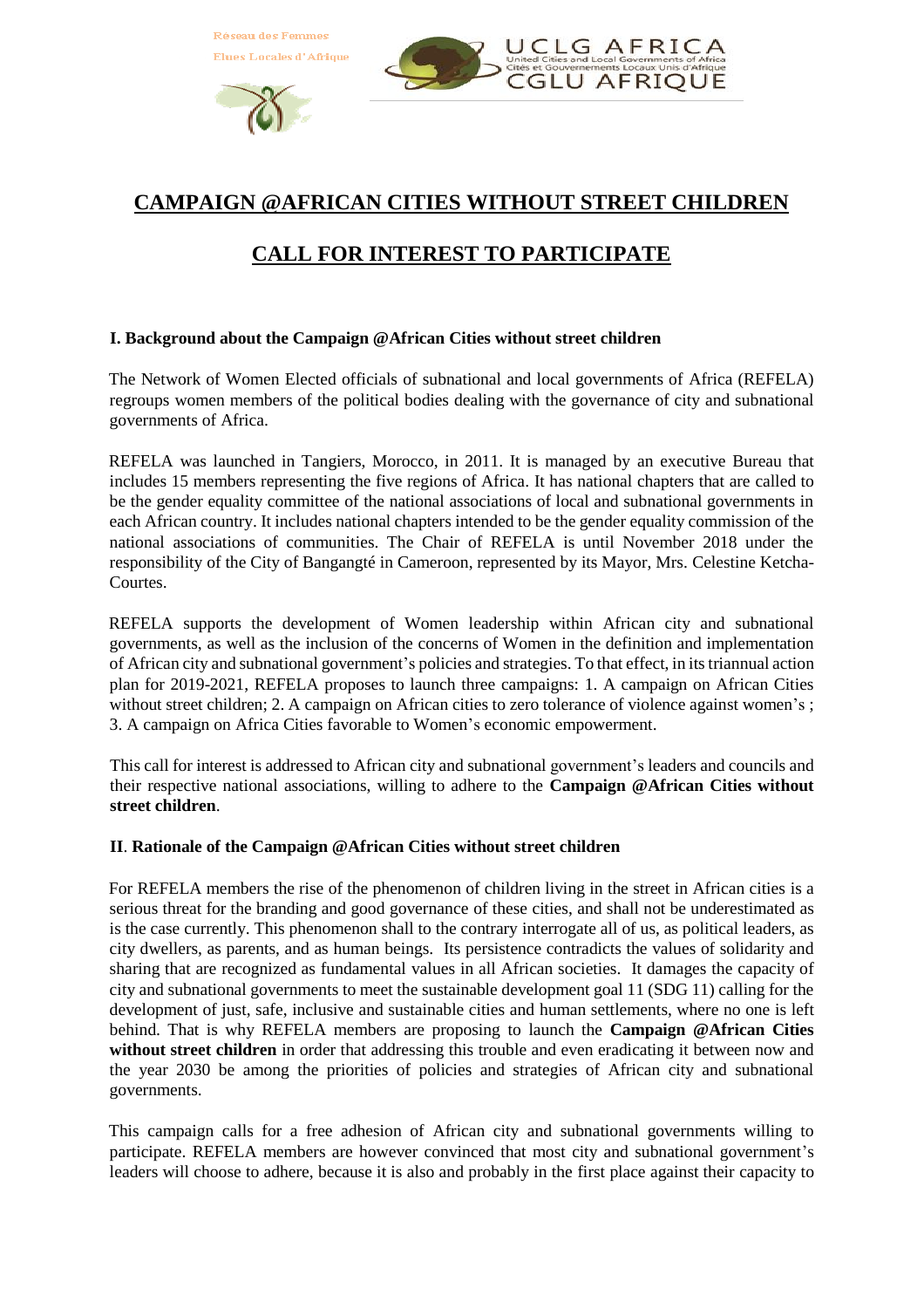seriously address this phenomenon that the political will of African city and subnational government's leaders to realize the requirements of SDG 11 will be assessed. The fate of children is the cardinal quality against which the human and sustainable character of any society is measured. Placing the item of rejection of injustice and discrimination against children in the local policies is without any doubt one of the most fundamental moral requirements for any city or subnational government, in Africa and elsewhere in the world. This rejection shall be at the basis of a solidarity movement between all, starting with the city and subnational elected officials, but encompassing also all layers of society, including civil society organizations, the business sector, the traditional and religious authorities, and bilateral development partners and partners of the decentralized cooperation active in Africa. This is also why the **Campaign @African Cities without street children** is meant to be an international global campaign.

In order to give a solid institutional and financial backing to the campaign, the REFELA Bureau members found it useful and necessary to set up: (i) a Steering Committee and a Support Committee that gather a number of internationally reputable women that have shown interest in the cause of children, and (ii) a participatory financing platform (crowdfunding) in order to mobilize contributions and financial support in favor of the campaign across the world.

## **III. Adhering to the Campaign @African Cities without street children**

The official launching of the **Campaign @African Cities without street children** will happen in the framework of the 8th edition of the Africities Summit that will take place on 20 – 24 November 2018 at the Palais des Congrès in Marrakesh, Morocco. At this occasion, a Memorandums of Understanding (MoUs) signing ceremony between participating cities, local and subnational governments, and associations, and UCLG Africa will be organized. MoUs signatories will receive the qualification and certificate of Founding Member of the **Campaign @African Cities without street children**.

Interested city and local and subnational governments and their associations shall send the following Registration Form to the UCLG Africa Secretariat **no later than September 30th, 2018**.

|                                | <b>Adress</b>    | 22 Rue Essaadyine, Hassan, Rabat 10000,<br>Royaume du Maroc |
|--------------------------------|------------------|-------------------------------------------------------------|
| <b>Contacts of UCLG Africa</b> | <b>Telephone</b> | $+212537260062$<br>$+212537260063$                          |
|                                | Fax              | $+212537260060$                                             |
|                                | E-mail           | secretariat@uclga.org/info@uclga.org                        |
|                                |                  | mghefrane@uclga.org                                         |
|                                | Website          | www.uclga.org                                               |

(*See attached registration form*)